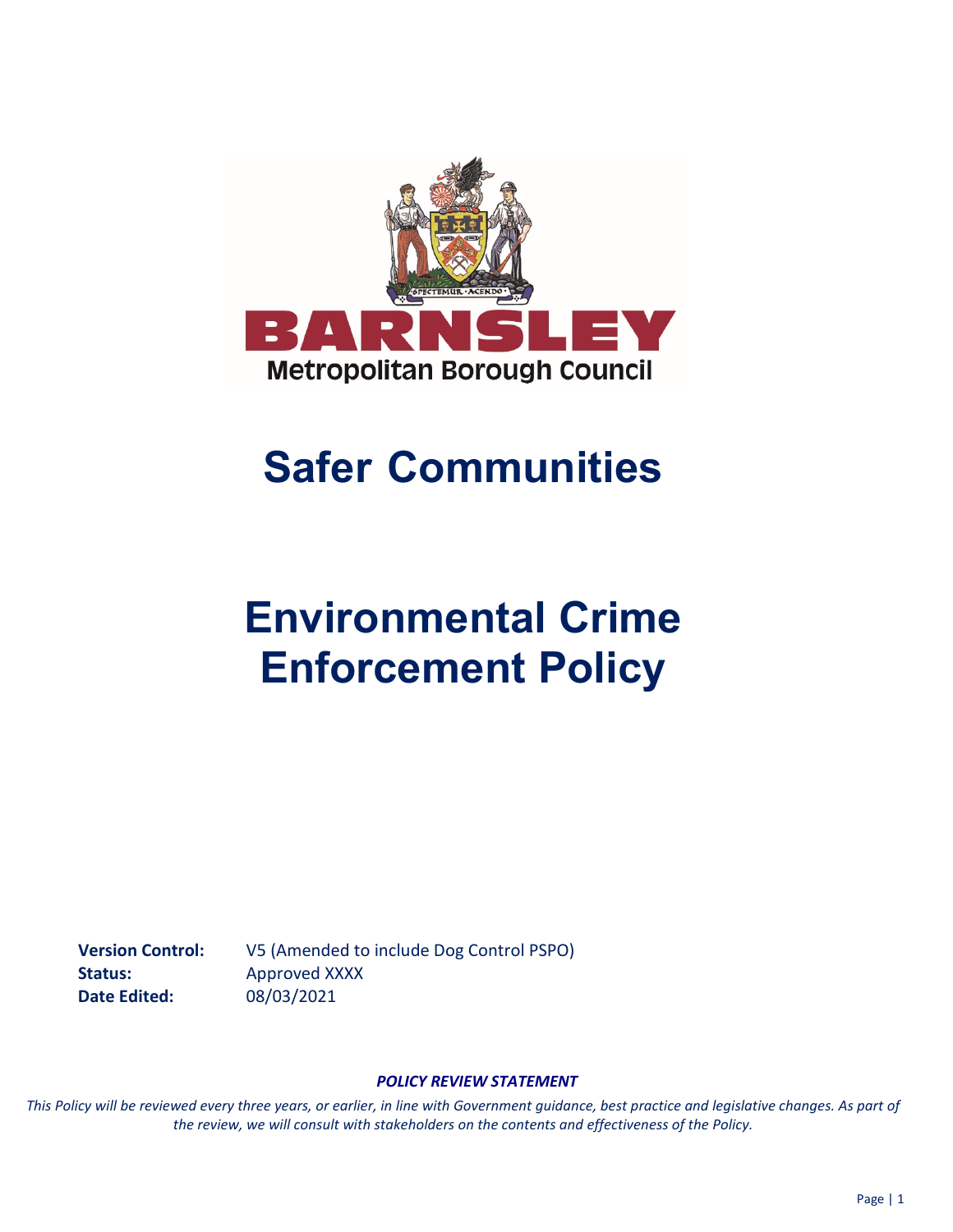#### **INTRODUCTION**

- 1 The health, wellbeing and safety of our residents, communities and visitors is of paramount importance. Barnsley Council is committed to working together with communities and its partners to maintain a clean and safe environment for the benefit of everyone who lives, works and visits the borough. Environmental crime will not be tolerated and the council will endeavour to act quickly, fairly and proportionately to minimise the impact on victims, the environment and communities. This will help the Council to achieve and deliver change and transformation in the coming years.
- 2 The functions undertaken by Council's Safer Neighbourhood Service assist the Council in achieving its commitments by contributing toward several of the Council's priority outcomes. It strives to accomplish this by undertaking its duties in a fair and equitable manner by requiring individuals, organisations and businesses to fulfil their legal responsibilities. It will achieve this using a combination of education, advice and regulation of others.
- 3 This Enforcement Policy gives clarity as to how the Service will achieve compliance by setting out the various options and the criteria used to determine the most appropriate response to breaches of legislation.

#### **STATUS OF THE ENFORCEMENT POLICY**

- 4. This policy has been developed and implemented after consultation with stakeholders and was initially approved by Cabinet on 25<sup>th</sup> July 2018. In-line with recommended practice this Policy has been reviewed towards the end of its three-year lifespan and amendments have been made to reflect any changes in legislation, national guidance or changes in local circumstances. The objectives and principles of the policy have been reviewed but not amended.
- 5. This Policy takes account of the Principles of Good Enforcement: Policy & Procedures outlined in the national Enforcement Concordat and incorporates all aspects of good enforcement practice. It also incorporates the Regulators' Compliance Code which was issued by the Department for Business Enterprise and Regulatory Reform (2008) which Local Authorities are required to have regard to when taking enforcement action in certain specified areas. This includes action under the Control of Pollution (Amendment) Act 1989, Environmental Protection Act 1990, and the Clean Neighbourhoods and Environment Act 2005. In certain instances we may conclude that a provision in the code is either not appropriate, or is outweighed by another provision. We will ensure that any decision to depart from The Code is properly reasoned and based on sound material evidence.

#### **STATEMENT OF OBJECTIVES**

- 6. The Safer Neighbourhood Service will strive to ensure the health, safety and well-being of all residents, visitors and persons who work in the Borough. It will endeavour to ensure that legislation is enforced fairly and consistently to protect people from harm, support economic prosperity and ensure that no one member of the community can enjoy an unfair advantage by undertaking illegal activities.
- 7. Enforcement action, whether that is verbal warnings, written warnings, statutory notices, fixed penalty notices, simple cautions or prosecution, is primarily based upon an assessment of risks to health, safety, environment and well-being of residents, visitors and persons who work in the Borough.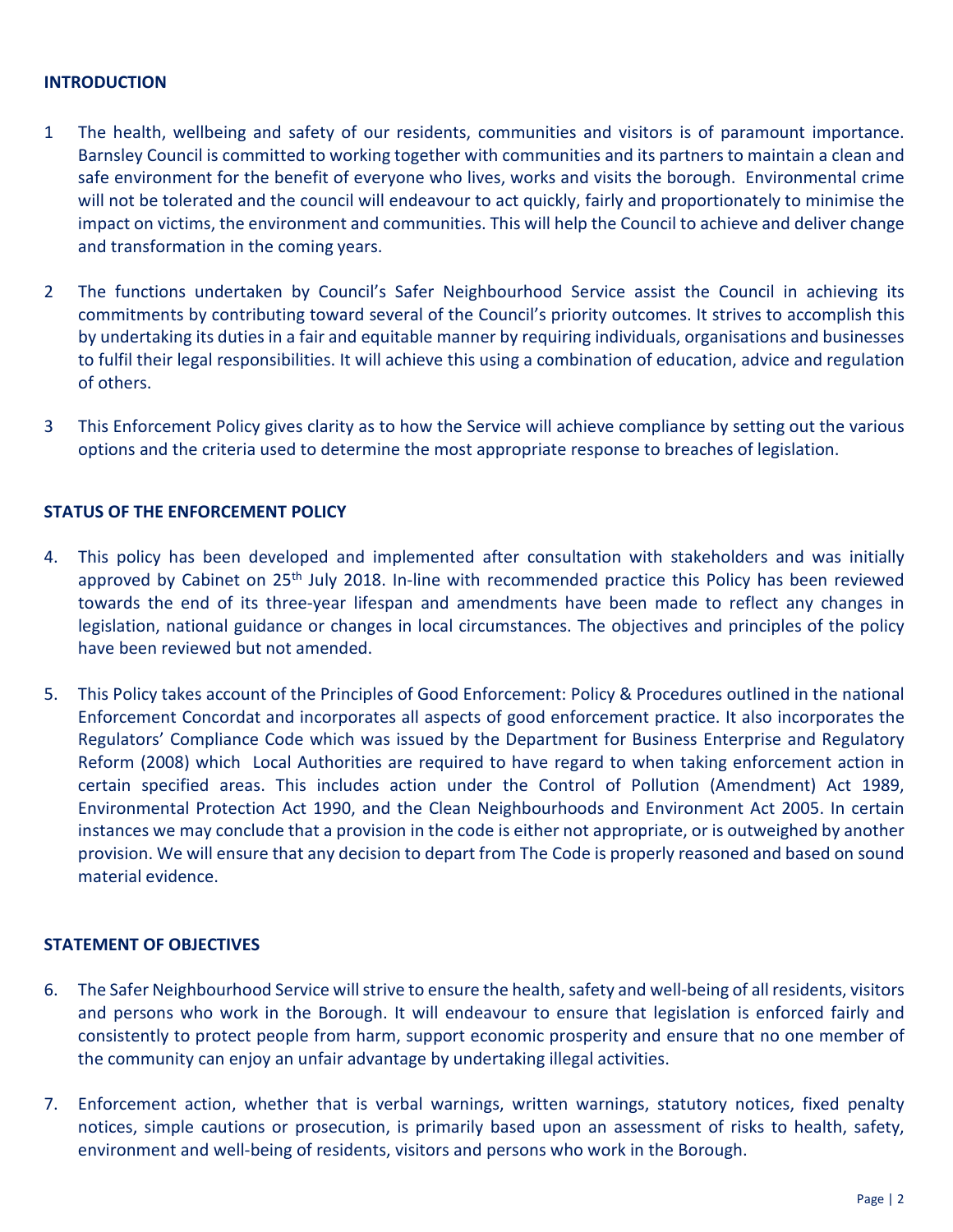- 8. The Council fully acknowledges and endorses the rights of individuals and will ensure that all enforcement action occurs in strict accordance with the Police and Criminal Evidence Act 1984; the Criminal Procedures and Investigations Act 1996; the Human Rights Act 1998; the Regulation of Investigatory Powers Act 2000 and its amendments; the Equality Act 2010; the Protection of Freedoms Act 2012 and other relevant legislation and guidance.
- 9. This policy outlines what the Council mean by environmental crime and the broad approach we will take in order to minimise the detrimental effect of environmental crime on residents, visitors and persons who work in the Borough.
- 10. This policy does not define detailed procedures of how we will deal with individual incidents of environmental crime.
- 12. Where there is specific guidance on enforcement action, for example, statutory guidance or other relevant guidance and codes of practice issued by professional organisations and bodies, this will be followed, unless there are specific Council policies, which would achieve at least equivalent standards.
- 13. The Safer Neighbourhood Service recognises that some individuals may have specific difficulties and have different needs in terms of accessing the service. This will be taken into account so as to ensure that the legislation is enforced fairly. Interpreters will be used where the stakeholder has difficulty in understanding English and help will be provided for people with impaired hearing, vision or any other impairment.
- 14. Enforcement action taken against an individual, business or other duty holder will be consistent with the Council's commitment to equality and diversity. When making a decision to take enforcement action we aim to ensure that there is no discrimination against an individual regardless of race, gender, disability, age, religious belief or sexual orientation.
- 15. All Authorised Officers will abide by this policy. Any departure from this policy must be justified and fully considered by senior management before the decision is taken.

#### **PURPOSE OF ENFORCEMENT**

16. The purpose of enforcement is to ensure that preventative or remedial action is taken to protect health and the environment by securing compliance with the regulatory system. Whilst the Safer Neighbourhood Service seeks to ensure full voluntary compliance with relevant legislative requirements whenever possible, it will not hesitate to use its enforcement powers if necessary.

#### **PUBLICITY**

17. The Council may utilise social media and other publications in order to advertise positive outcomes from Environmental Enforcement. Publicity around this form of enforcement may also take place in order to behavioural change campaigns.

The Council may also utilise social media and other publications to identify offenders as and when required in accordance with any relevant legislation at that time.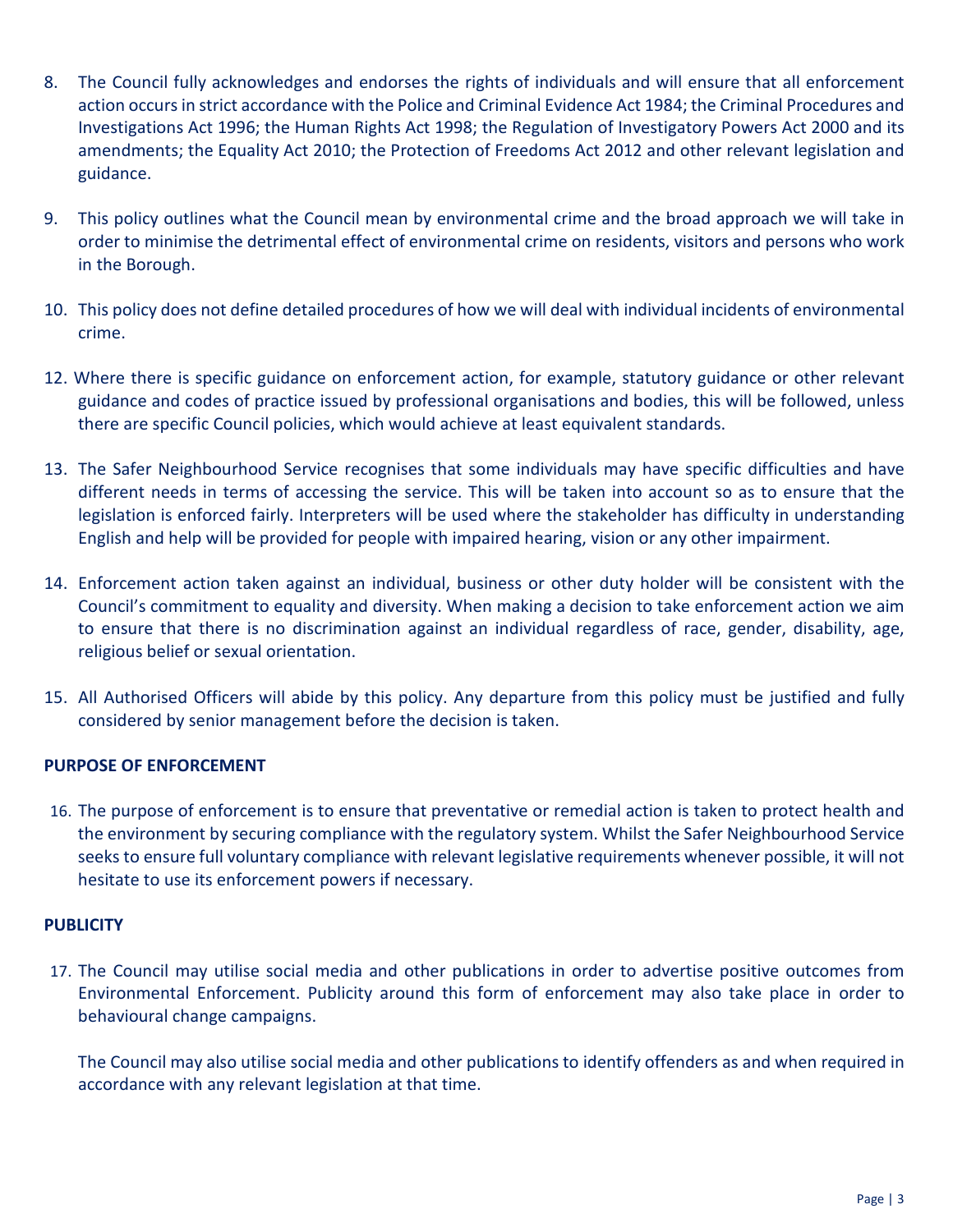#### **DEFINITION OF ENVIRONMENTAL CRIME**

18. Environmental crime includes all offences either as defined in legislation or developed under the common law that relates to the environment. The environment is defined for the purposes of this policy as the surroundings in which we live. Section 1 of the Environmental Protection Act 1990 defines the environment as 'all, or any, of the following media, namely the air, water, and land'.

The Council has the power to take enforcement action against persons that commit a variety of environmental crimes. The following are considered to be the core offences upon which action will be taken:

- **E** Littering
- **Dog fouling**
- **Abandoned vehicles**
- **Nuisance vehicles**
- **Fly-tipping**
- **Fly-posting**
- **Graffiti**
- **Duty of care offences**
- **EXECUTE:** Litter and refuse control offences
- **Noise**

This list is not exhaustive and represents the most common offences. We will always seek to take the appropriate action for these offences using a wide range of enforcement actions as prescribed by legislation.

#### **PRINCIPLES OF ENFORCEMENT**

19. The Safer Neighbourhood Service believes in firm but fair regulation however, keeping actions still flexible enough to allow or even encourage economic progress. Underlying this policy are the principles of: **proportionality** in applying the law and securing compliance; **consistency** of approach; **transparency** about how the Service operates; **accountability** in accordance with the Regulators' Code and what those who are regulated may expect from the Service and **targeting** of enforcement action.

## **Proportionality**

Proportionality means related enforcement action to the risks. Those whom the law protects and those on whom it places duties (duty holders) expect that action taken by enforcing authorities, to achieve compliance, should be proportionate to any risks to public health, safety, environment, the rights of others and to the seriousness of any breach.

## **Consistency**

Consistency of approach does not mean dealing with similar situations in exactly the same way. It means taking a broadly comparable approach to achieve similar ends. There is a right to expect consistency from an enforcing authority when:

- a) Issuing advice
- b) Responding to requests for service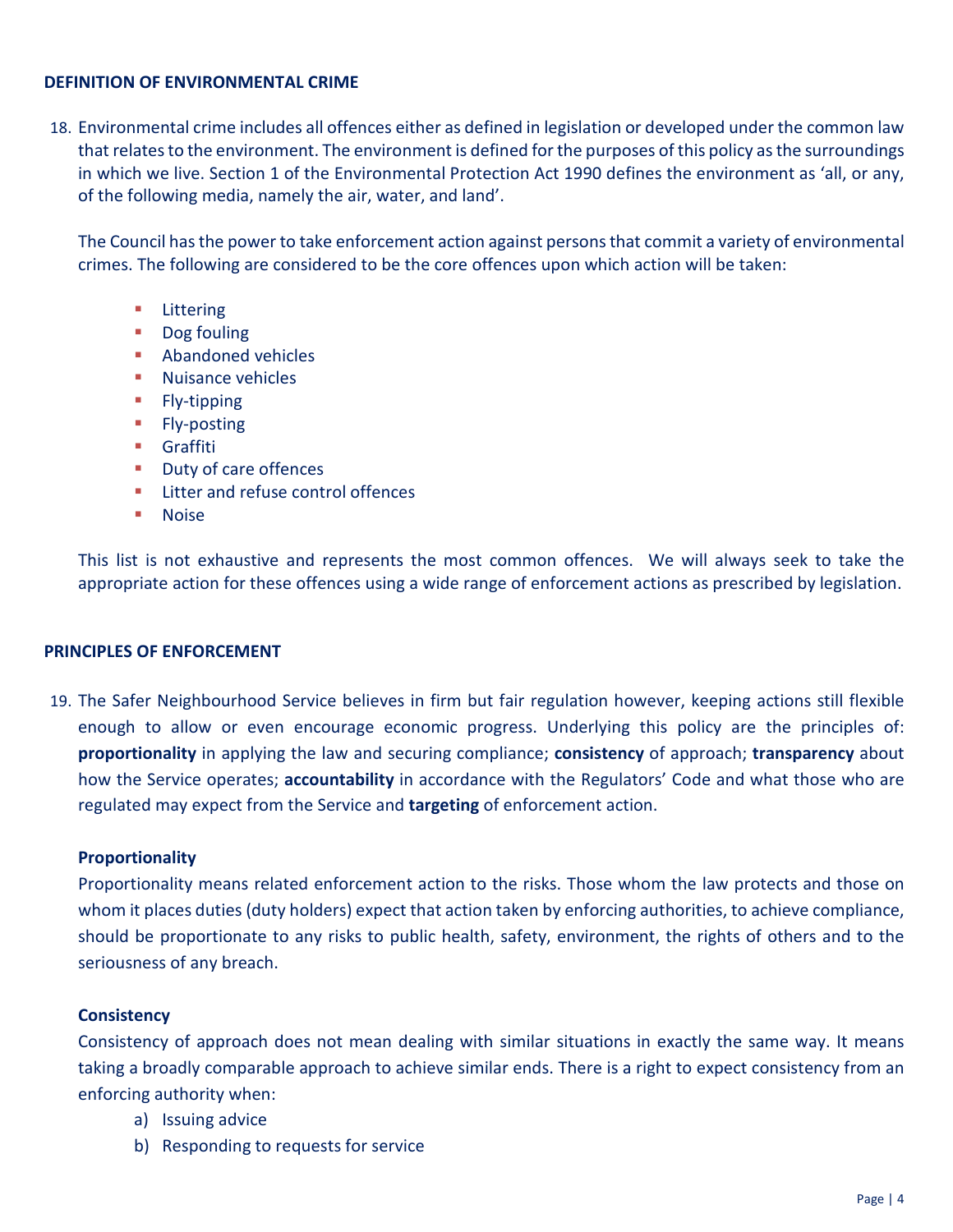- c) Using statutory notices
- d) Deciding to prosecute.

#### **Transparency**

Transparency is about the Service being open and clear about its enforcement activities and in particular helping duty holders, and individuals understand what is expected of them and what they can expect from the Service. It also means making it clear about what they have to do, but also, where this is relevant, what they do not have to do. That means distinguishing between what is a statutory requirement as opposed to what is advice or guidance about best practice.

#### **Accountability**

Accountability means that Authorised Officers should be responsible for their enforcement actions and conduct. They should undertake their duties in a courteous and efficient manner and procedures are in place to allow duty holders, and individuals the opportunity to provide feedback and make complaints about the standard of service.

#### **Targeting**

Targeting means making sure that enforcement is targeted primarily on those whose activities give rise to the most serious risk or where the hazards are least well controlled. The Environmental risk will ensure that action is focused on the duty holders who are responsible for the risk and best placed to control it by the effective use of tools and powers.

#### **SHARED ENFORCEMENT AND AUTHORISED OFFICERS**

- 20. Legislation to protect public health, employees, animal health and the environment is enforced by several enforcement agencies. Where there are shared enforcement roles e.g. South Yorkshire Police, DEFRA, Environment Agency, Berneslai Homes and others the Authorised Officers will notify the relevant enforcement agency.
- 21. Officer Authorisation to utilise relevant powers is managed by the Local Authority and is based on Service competency and responsibility. This is also the case for external organisation authorisation to other services or companies where appropriate.

#### **OUR APPROACH**

22. We are committed to dealing with environmental crime in our communities, considering existing and new methods of deterrence, detection, investigation and enforcement alongside partnership working with communities and other key agencies. We recognise different types of environmental crime will require use of different interventions and legislation to achieve the correct resolution. The decisions relating to how environmental crime is dealt with will be in-line with principles of enforcement contained within this Policy.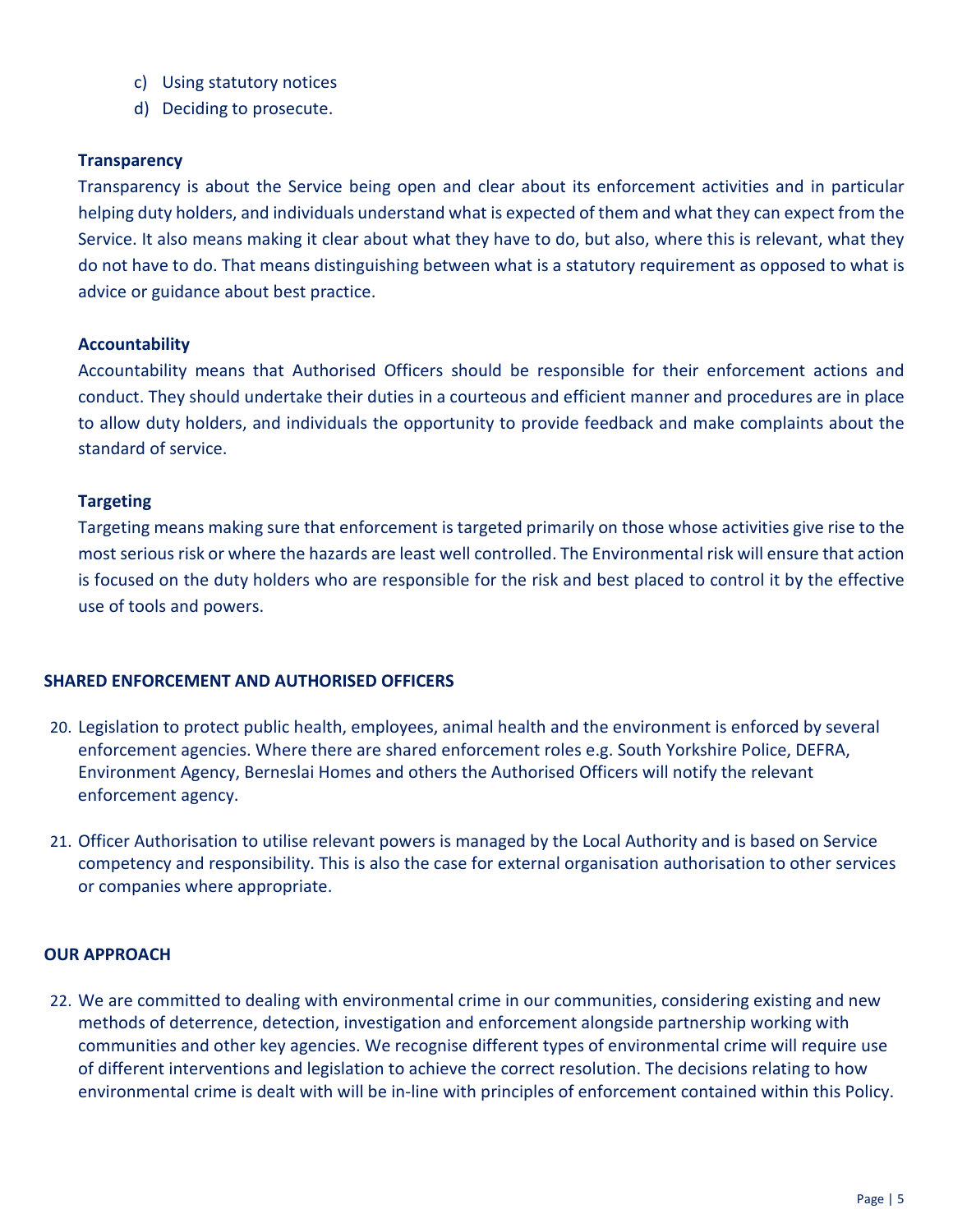- 23. In making decisions on what method of intervention to use we will consider several criteria. The considerations used will include:
	- The seriousness of the offence:
	- The impact on individuals and the community;
	- The history of the activity;
	- Confidence in achieving compliance;
	- Consequences of non-compliance; and
	- Likely effectiveness of the various types of intervention.
- 24. Authorised Officers will generally take a staged approach to addressing incidents of environmental crime based on the above considerations and this Policy document. The staged approach, in no particular order could be as follows:
	- Take no action;
	- Take informal action;
	- Issue formal/informal warning letters;
	- Serve statutory notices;
	- Issue formal cautions;
	- Issue Fixed Penalty Notices (FPN);
	- Prosecute;
	- Issuing of Injunction;
	- Seizure of equipment;
	- Confiscation of assets.

Full details relating to each type of intervention can be found in our environmental operational procedures.

25. Higher level action may be required at times such as the following:

#### **Warrants**

Should any Authorised Officer be unreasonably refused access to a property and has strong grounds to believe that an illegal activity is taking place, or it is believed that an activity would temporarily cease and would continue at a later date, an application for a warrant may be necessary.

Although Authorised Officers have powers of entry in most circumstances they may apply for a warrant and request assistance from the Police in appropriate circumstances. All Officers identifying the need for a warrant will discuss the matter, prior to an application being made, with management to ensure it is in-line with this Policy.

#### **Seizure/Suspension**

Authorised Officers will use appropriate statutory powers to take possession and detain articles, substances or equipment where the relevant legislation allows and the criteria of which is met. This may include the seizure of articles, substances or equipment whilst investigations take place.

#### **RECOVERY OF COSTS**

26. The Council will seek to recover the costs of any environmental crime investigation undertaken by the Council. Any monies recovered will be recycled in-line with current Government guidance.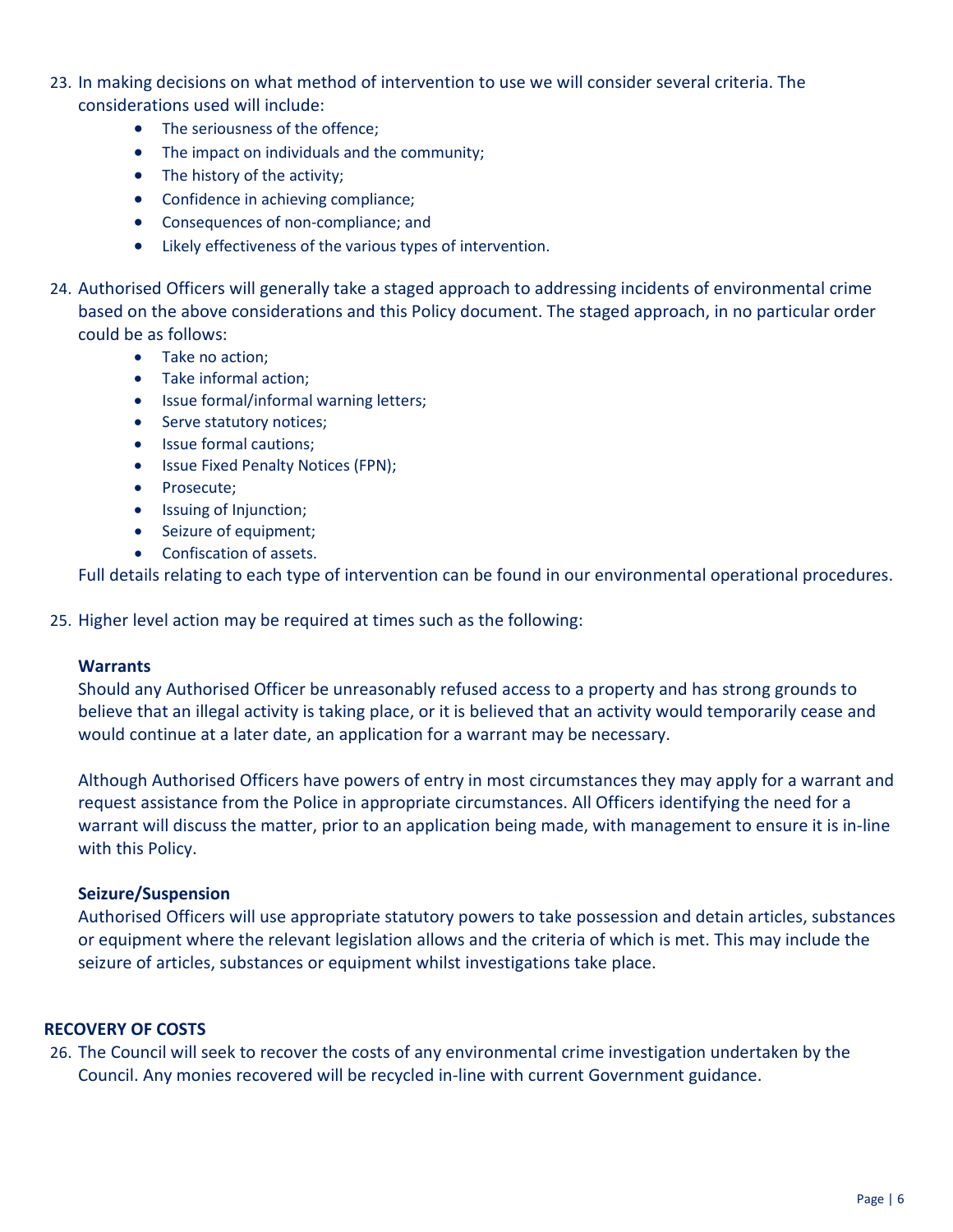#### **DATA PROTECTION AND INFORMATION SHARING**

- 27. All data and information recorded as part of the Council's investigations will be processed under the Data Protection legislation. The Council Data Protection Policy and any relevant GDPR Information is available on the Council's website.
- 28. Confidentiality, Information Security and Computer Usage Policies set out further controls as part of the Council's overall commitment to ensuring compliance with Information Management and Security.
- 29. Where appropriate, the Council will share information with key partners such as South Yorkshire Police and Berneslai Homes in order to prevent and detect crime and to ensure a co-ordinated approach is taken to addressing Environmental Crime. In these circumstances, information will be shared securely in line with data protection laws, other relevant legislation including the Crime and Disorder Act 1998, the Inter-Agency Information Sharing Protocol and information sharing agreements in place with our key partner agencies.

## **EQUALITY AND DIVERSITY**

- 30. We are committed to promoting equality and diversity and ensuring that all our customers are treated fairly taking into account their individual needs. We will take all reasonable steps to ensure we do not unlawfully discriminate and will treat everyone with the same level of courtesy, dignity and respect regardless of:
	- Disability;
	- Age;
	- Gender reassignment
	- Pregnancy, maternity, breastfeeding;
	- Marriage and civil partnership;
	- Race
	- Religion and belief
	- Sex
	- Sexual orientation.

## **CUSTOMER FEEDBACK AND COMPLAINTS**

- 31. We are committed to providing a high quality customer-focused service and welcome feedback about what we are doing well and where we can make improvements. You can contact our Customer Feedback and Improvement Team by
	- Visiting our website at barnsley.gov.uk and completing the online form;
	- Telephone us on 01226 773555;

• Write to us at Customer Services Feedback and Improvement Team, PO Box 679, Barnsley, S70 9GG We also recognise that sometimes things can go wrong. When they do, we will work with customers to try and resolve the problem and learn from this to improve our services in future. As a first step we encourage customers to contact the responsible person who is dealing with the case or their supervisors so that we can work together to resolve the problem as soon as possible. Where this is not possible you can make a complaint by contacting our Customer Feedback and Improvement Team as detailed above.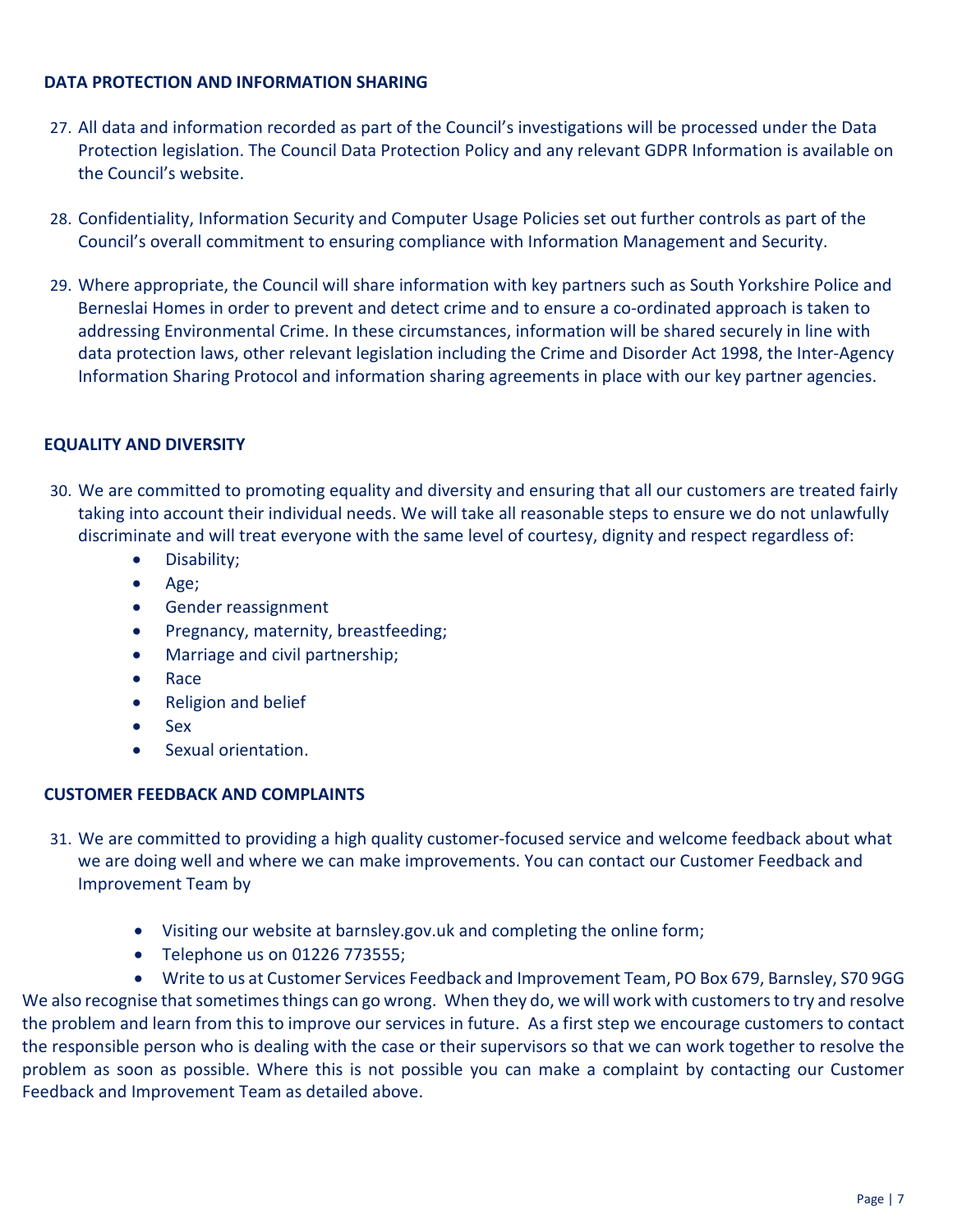#### **DOG CONTROL – PUBLIC SPACE PROTECTION ORDER**

- 32. In March 2021 the Council approved the implementation of a boroughwide Public space Protection Order (PSPO) under the Anti-Social Behaviour, Crime and Policing Act 2014 for the purpose of dog control. The majority of the conditions imposed by the order relate to control of the dog however two key conditions are applicable for this policy.
- 33. The applicable conditions are:
	- A person in charge of a dog must remove faeces from any public open land across Barnsley immediately.
	- A person in charge of a dog must carry suitable means to remove any dog fouling.
- 34. All dog fouling related offences from the point of this policy creation will be dealt with using this PSPO instead of the Dog Fouling of Land Act which has been repealed.

#### **ENVIRONMENTAL CRIME ENFORCEMENT FINE LEVELS**

- 35. It is not the intention of this policy to be prescriptive as to when a fixed penalty notice should be issued; officers must consider each set of circumstances when reaching a decision if the issue of a fixed penalty notice is appropriate. A fixed penalty notice may only be issued where an officer has reason to believe a person has committed a relevant offence and there is sufficient evidence to a criminal standard of proof to support prosecution should the notice be unpaid.
- 36. Fixed Penalty Notices are issued in order to provide the offender with the ability to discharge their conviction by way of paying the notice.
- 37. The below table relates to all environmental enforcement offences liable for discharge by means of Fixed Penalty Notice. The SNS does not currently utilise all the below powers, but reserves right to use them at any time if required.
- 38. The table below consists of the current fine levels for 2021, these levels are set by DEFRA and may be subject to change dependant on guidance or legislation changes and will be reviewed on an annual basis inline with the Council's fees and charges.

|                                               |                                                       | <b>Fixed Penalty</b> |
|-----------------------------------------------|-------------------------------------------------------|----------------------|
| <b>Description of Offence</b>                 | Legislation                                           | <b>Notice Levy</b>   |
| Abandoning a vehicle                          | Part 2 S10 Clean Neighbourhood & Environment Act 2005 | £200                 |
| <b>Depositing Litter</b>                      | S87 Environmental Protection Act 1990                 | £100                 |
| Failing to comply with Litter Clearing Notice | S92C(2) Environmental Protection Act 1990             | £100                 |
| Failing to comply with Street Litter Control  |                                                       |                      |
| <b>Notice</b>                                 | S94(8) Environmental Protection Act 1990              | £100                 |
| <b>Distribution of Printed Matter</b>         | S94B and Schedule 3A Environmental Protection Act     | £100                 |
| Graffiti (on property)                        | Part 6 S43 Anti-Social Behaviour Act 2003             | £100                 |
| Graffiti (Highway Signs)                      | Part 6 S43 Anti-Social Behaviour Act 2003             | £100                 |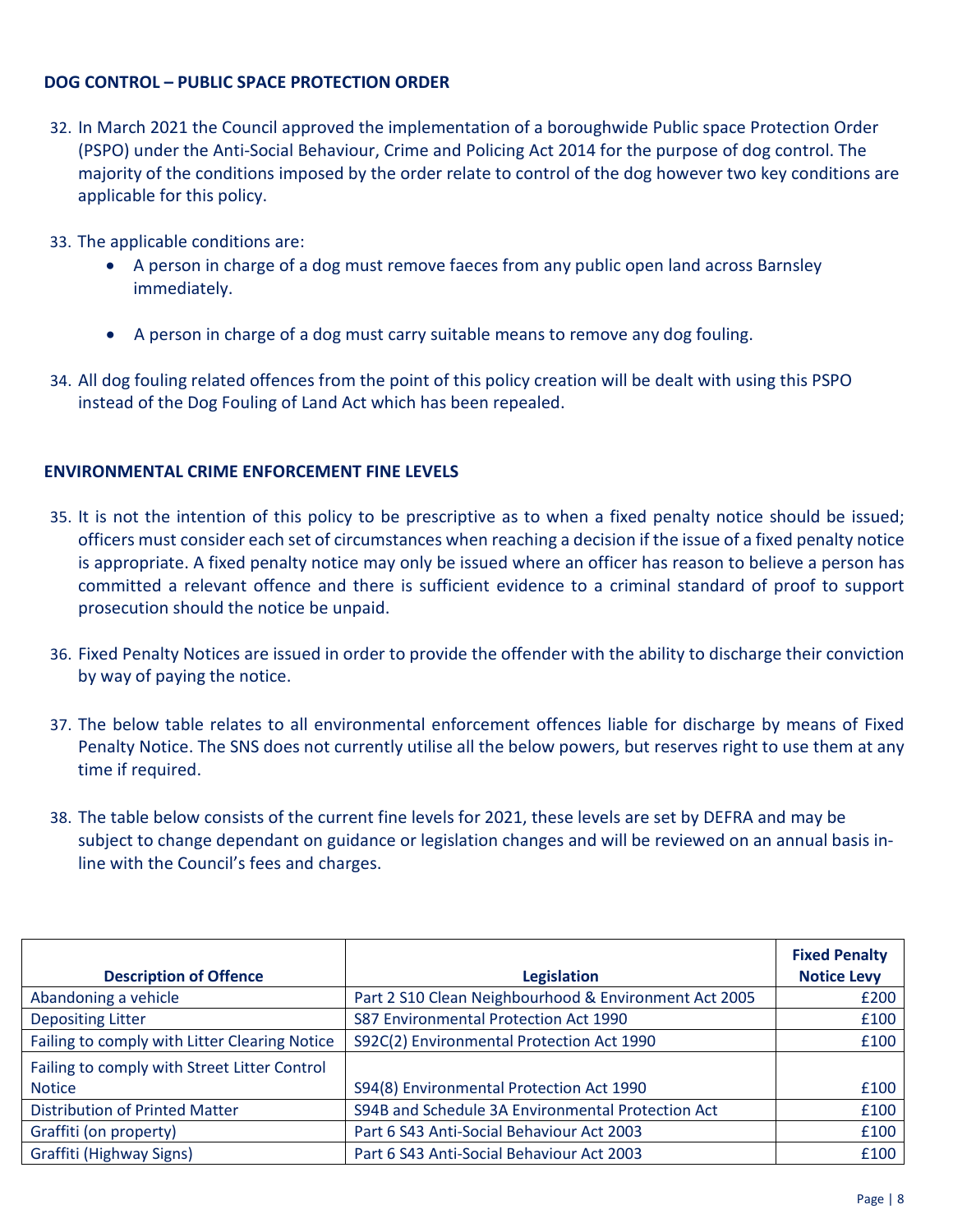| Graffiti (on Highways)                        | Part 6 S43 Anti-Social Behaviour Act 2003                  | £100 |
|-----------------------------------------------|------------------------------------------------------------|------|
| <b>Flyposting (illegal adverts)</b>           | Part 6 S43 Anti-Social Behaviour Act 2003                  | £100 |
| Failing to comply with Household Waste        |                                                            |      |
| <b>Provisions</b>                             | S46 Environmental Protection Act 1990                      | £60  |
| Failing to comply with Commercial or          |                                                            |      |
| Industrial Waste provisions                   | S47 Environmental Protection Act 1990                      | £100 |
| Failing to make/keep or provide documents     |                                                            |      |
| relating to Controlled Waste                  | S34 Environmental Protection Act 1990                      | £300 |
| Failing to produce a Waste Transfer Note      | S34 Environmental Protection act 1990 Chapter 43 (Part II) | £300 |
| Parking of vehicles exposed for sale on a     |                                                            |      |
| road                                          | Part 2 Clean Neighbourhoods & Environment Act 2005         | £100 |
| Repairing of vehicles in a road by a business | S4 Clean Neighbourhoods & Environment Act 2005             | £100 |
| Failure to remove dog faeces from             |                                                            |      |
| designated land                               | S67 Anti-Social Behaviour, Crime & Policing Act 2014       | £100 |
| Failure to have the means to pick up faeces   | S67 Anti-Social Behaviour, Crime & Policing Act 2014       | £100 |
| Failure to notify nominated key holder        | S73(2) Clean Neighbourhoods & Environment Act 2005         | £75  |
| Noise exceeding permitted levels (Domestic    |                                                            |      |
| Premises)                                     | S4 Noise Act 1996                                          | £100 |
| Noise exceeding permitted levels (Licenced    |                                                            |      |
| Premises)                                     | S4A Noise Act 1996                                         | £500 |
|                                               | S33(I) Environmental Protection Act 1990. The              |      |
|                                               | unauthorised deposit of waste (Fixed Penalties)            |      |
| <b>Fly Tipping</b>                            | Regulations 2016.                                          | £400 |
|                                               |                                                            |      |
| Household waste, duty of care                 | S34(2A) Environmental Protection Act 1990                  | £250 |
|                                               |                                                            |      |

**Note: All above fine levels could be subject to change dependant on legislation amendments.** 

#### **RELEVANT LEGISLATION COVERED BY THIS POLICY**

- 39. This policy takes into account relevant legislation including: *(List not exhaustive)*
	- Anti-social Behaviour Act 2003
	- ASB, Crime and Policing Act 2014
	- Clean Neighbourhoods and Environment Act 2005
	- Children's Act 2004
	- Crime and Disorder Act 1998